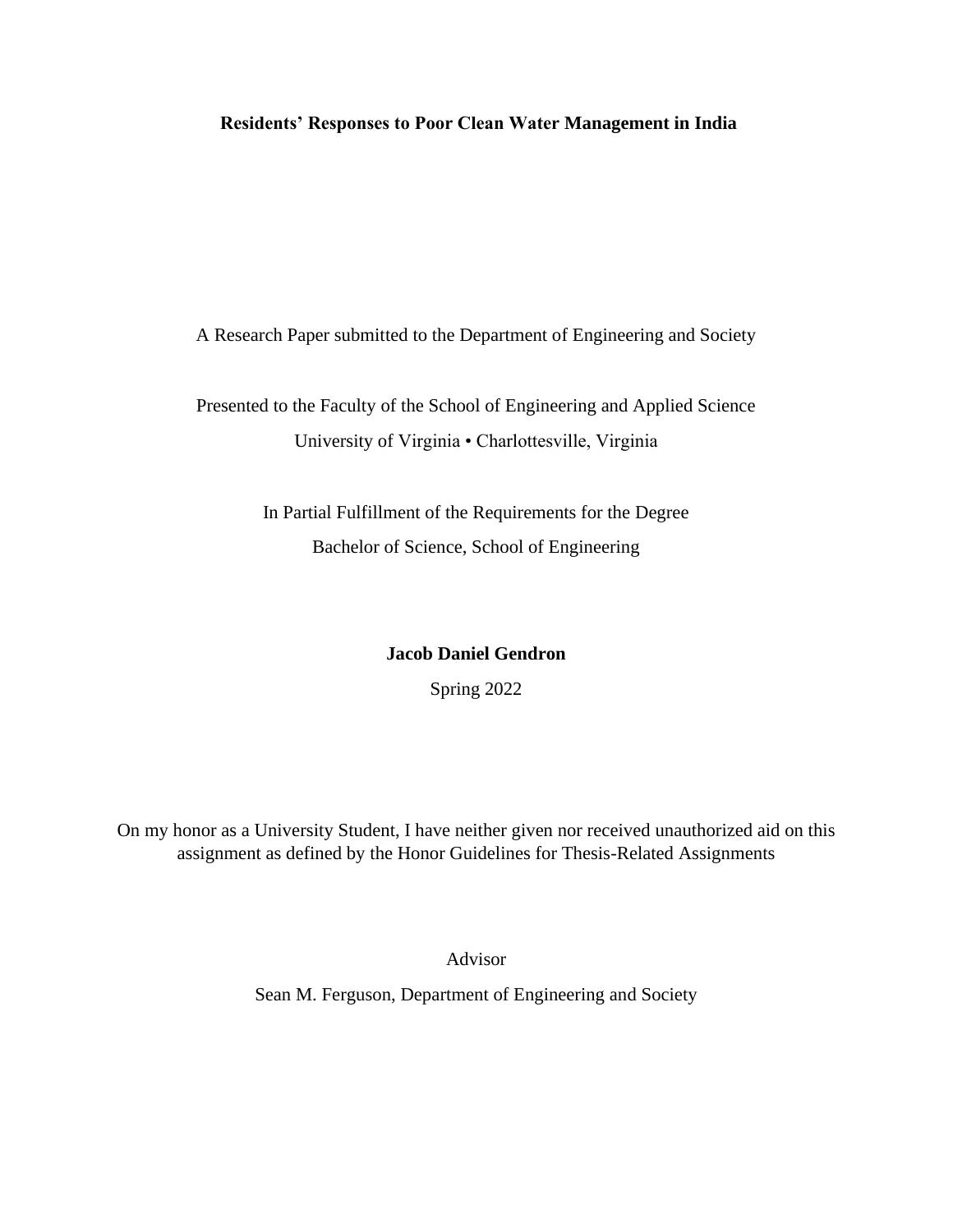### **Residents' Responses to Poor Clean Water Management in India**

#### **Introduction**

The health and sustainability of the country of India are at risk due to the lack of clean water for all residents. At this point, there is only about 1,000 billion cubic meters of clean water left per person in the country, which will dwindle rapidly given the fact that the water is used for drinking, transportation, irrigation, and electric power through dams (Agoramoorthy, 2014). The water from the country's rivers that residents often rely on for drinking water is heavily polluted with many contaminants (most notably sewage). Only 30% of municipal sewage undergoes proper treatment before being dumped into rivers, and 21% of contagious diseases contracted by residents are related to dirty drinking water (Agoramoorthy, 2014).

The river pollution problem must be fixed before clean water can be provided to all residents rather than having to ration what little clean water is available. With the little drinking water that is available for consumption, it comes as no surprise that the drinking water is unequally distributed among residents. In fact, drinking water is distributed to residents based on differences in "income, caste, and gender" (Vedachalam and Riha, 2015, p. 120). Dam placement and construction have led to a lot of controversy regarding damaging the structures, cultures, and livelihoods of locals in the area. For this reason, dams and other water treatment infrastructure have been viewed as "development tragedies" (Right Livelihood, 2021, para. 7) that ultimately only help to provide drinking water to a specific group of residents, usually in more urban areas. This suggests that there is a "big city bias" (Kumar, 2015, p. 280) present in determining which areas get access to clean water.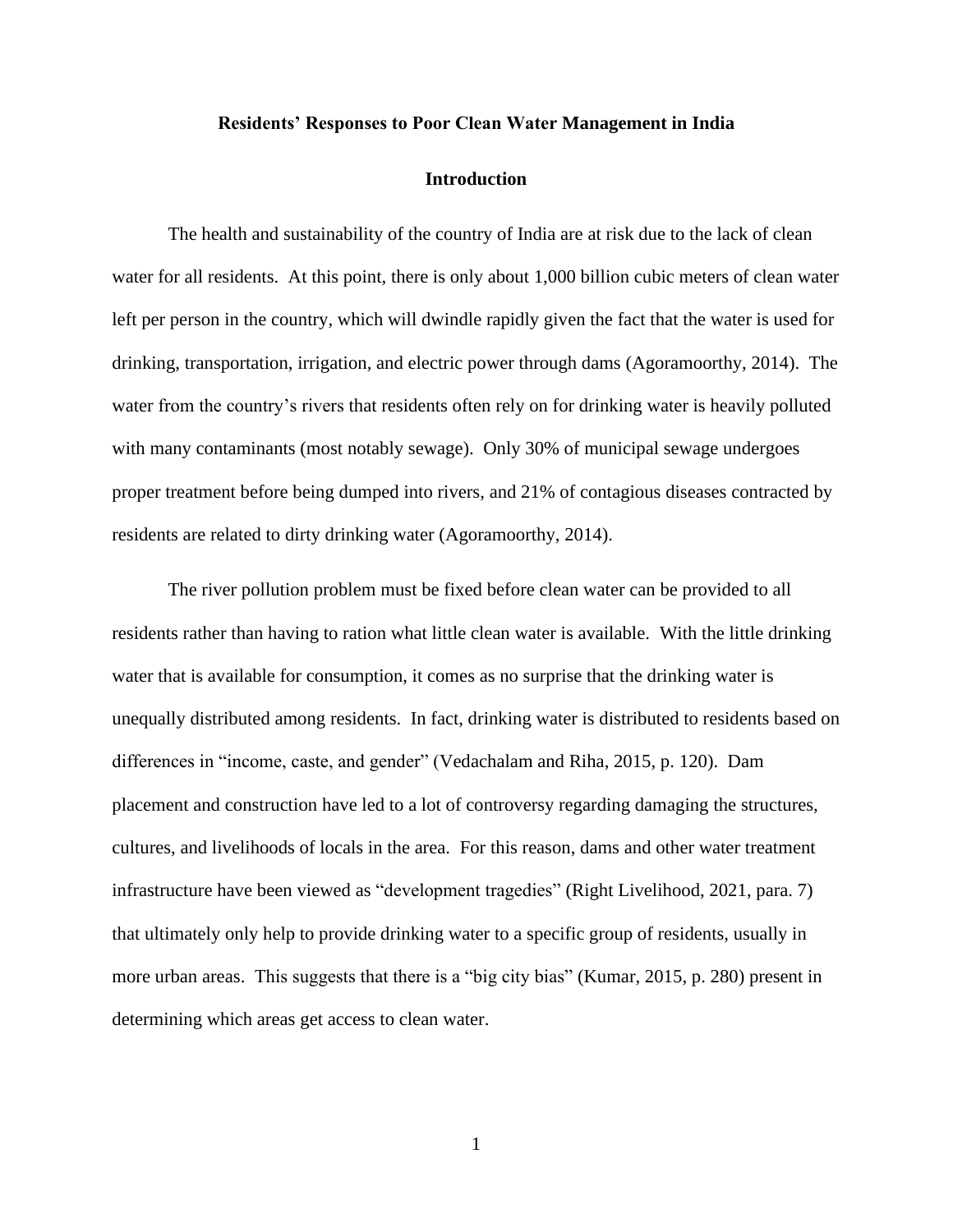This poor use of such a valuable resource has sparked action from the government to attempt to fix this problem. However, these government efforts and proposed solutions have often failed to clean up pollution or fairly distribute water to residents due to lack of management, support, and resources (Schiff, 2014), which prompts citizen action. Citizens have made their cries for better water politics in the country clear through a variety of tactics, ranging from educational workshops to sacrificial demonstrations. One scholar calls these demonstrations "repertoires of contention" (p. 399) as part of social movement theory. "Repertoires of contention" frames social movements as a collection of "codes, meanings, and choices" (Chowdhury, 2013, p. 399) of protesters that depend on the ideology and the political capacity of movements to capture public attention. The first goal of this research is to understand how ineffective government efforts motivated citizens to raise awareness of the effects of unequal water distribution. The second goal of this research is to understand the actions and capacities of social movements to protest against water management policies; the health, social, cultural, and spiritual damage that the country has endured as a result of these policies is another area that will be explored in this analysis.

### **Background on Ineffective Clean Water Distribution in India**

The continued dumping of sewage, trash, industrial effluents, and other pollutants into rivers in India destroys the religious sacredness of the rivers, the ecology of the surrounding environment, and the health and morality of residents. Rivers, according to Mahatma Gandhi, are used by "ignorant men and women" (p. 117) who "violate religion, science, and laws of sanitation" (Vedachalam and Riha, 2015, p.117), as the religion of Hinduism prohibits the offensive destruction of natural, sacred resources (Agoramoorthy, 2014). One prominent example of a sacred river badly polluted by everyday contaminants is the Ganga River, whose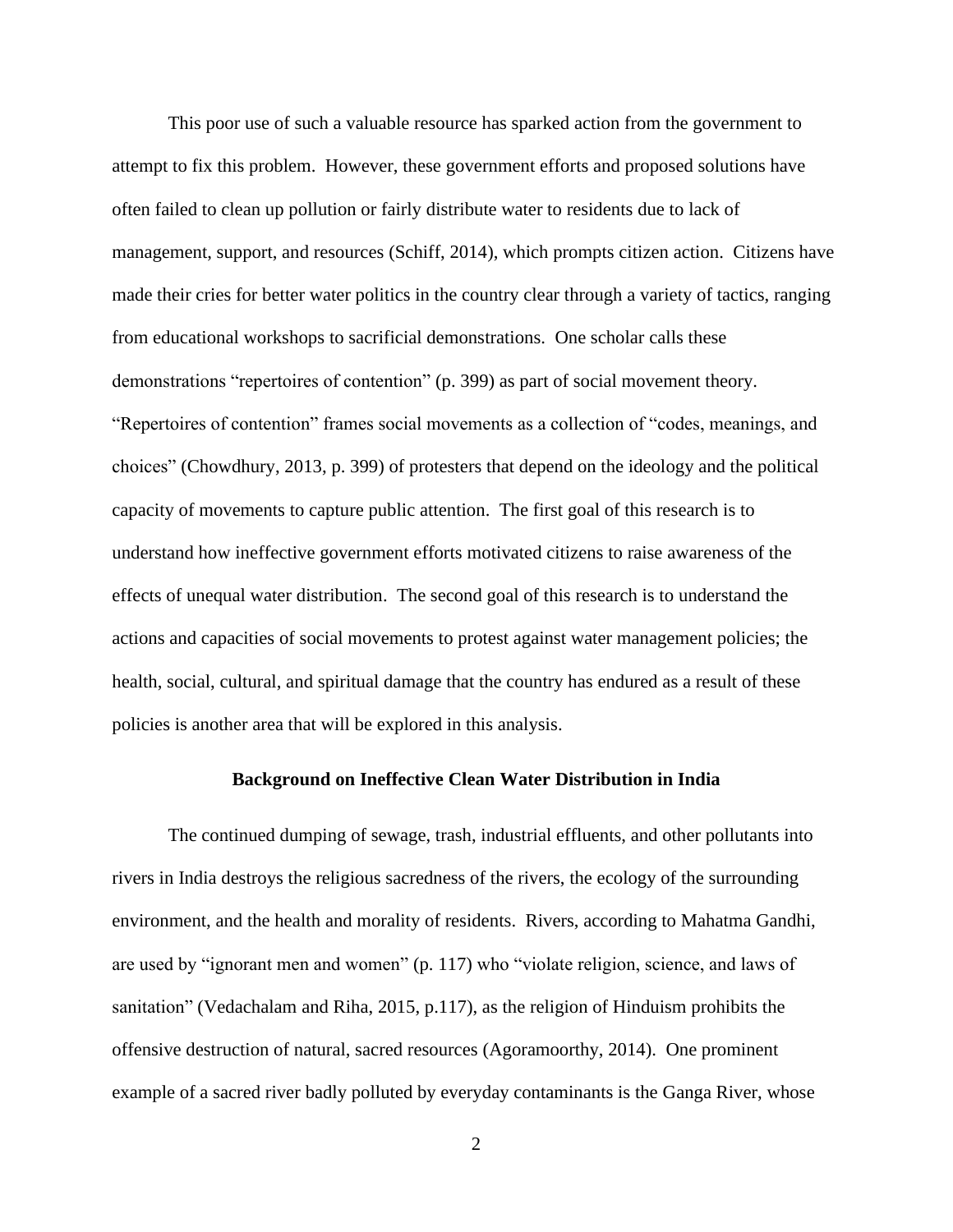significance in the religion of Hinduism brings many people to its water to read the Vedas (religious texts) and obtain moksha (a release from the cycle of rebirth). Because sewage infrastructure built long ago is not sufficient to meet the growing demands of cities along the Ganga River, the river is heavily polluted by sewage and industrial runoff that goes into the river untreated (Das and Tamminga, 2012).

Because of this ongoing pollution problem, one action that has been put into place by the government was the Ganga Action Plan (GAP) in 1985. This policy, enacted by the National River Conservation Authority in the Department of Environment of India, sought to put limits on the practice of centralization, or putting all the power to develop and manage water resources in the hands of the government (Das and Tamminga, 2012). Rather, this government policy focused on sharing the cost of water resource management among "Centre and State Governments," according to the policymakers' website (National River Conservation Directorate, n.d., para. 1). The objective was to implement new sewage treatment plants near urban areas along the river, renovate any existing sewage treatment infrastructure already on the river, and improve wastewater pumping systems. The policy largely failed due to lack of other developed infrastructure in the area to support all these new sewage treatment plants. Subpar power supply left some of these treatment plants and dirty water pumps unable to operate and/or under capacity to process large amounts of dirty water, leaving untreated sewage to be dumped into the river. As a result, India's 74th Constitutional Amendment in 1992 was ratified, putting the responsibility of urban centers themselves to provide clean water to their residents in the hands of local governments (Das and Tamminga, 2012). This is where the "big city bias" (Kumar, 2015, p. 280) largely starts in the history of drinking water treatment for the country.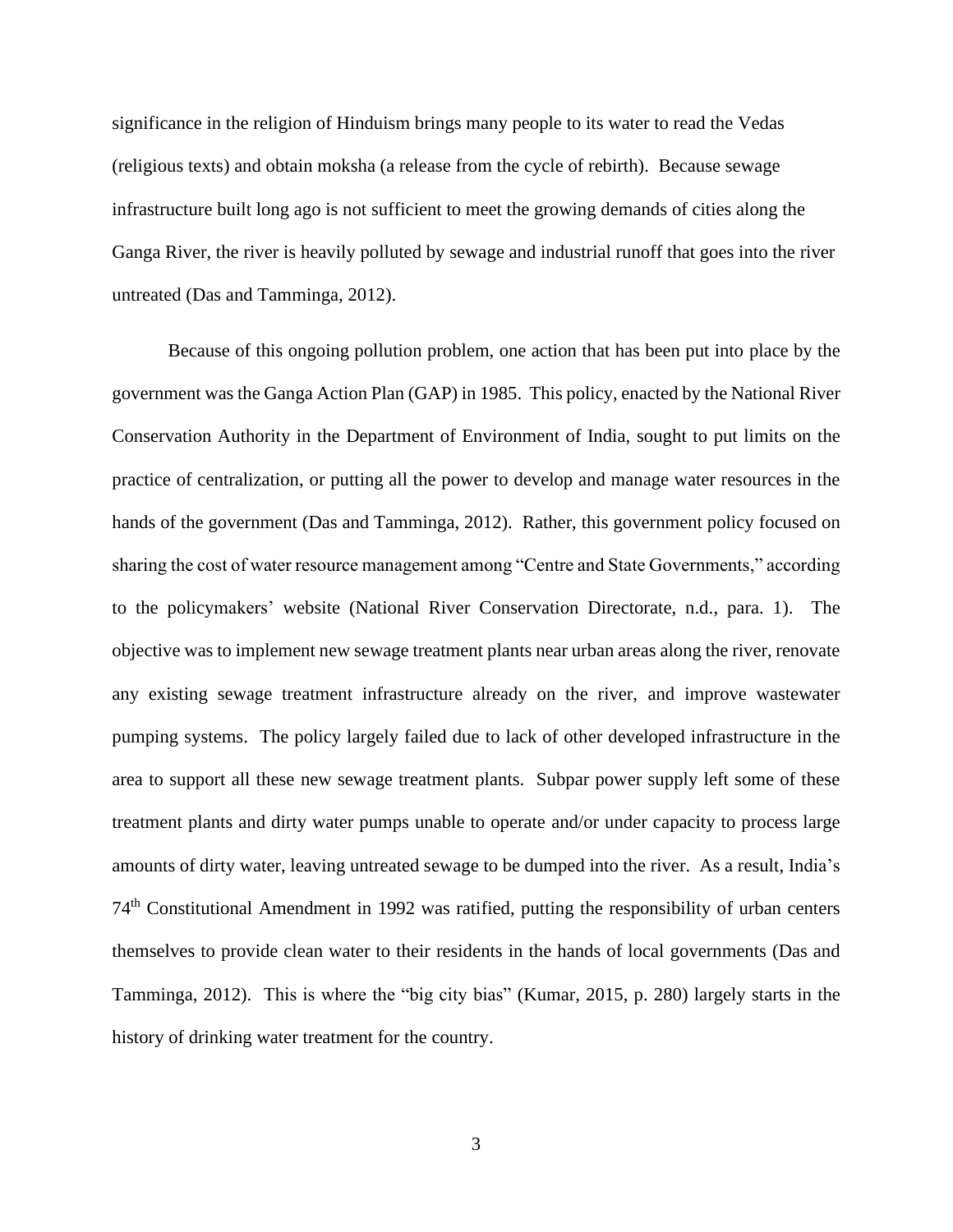The Ganga River is just one of many rivers that the government is working to rid of pollution ineffectively. The Yamuna Action Plan, initially implemented in 1993 and continued to present day, is a policy put into place by the National River Conservation Directorate (NRCD) sector of the Indian government to clean up pollution in the Yamuna River. It is of upmost importance to clean this river because 90% of domestic wastewater (containing laundry detergent, chemicals, and phosphate compounds) from New Delhi, the capital of India, ends up in the river. On top of this, 800 million liters of sewage is also dumped into the river every day, and only 35% of this is properly treated (Tewary, 2020). Big city bias continued with this river cleanup policy, as the equivalent of 1.3 billion USD was spent by the government to remove pollutants from the river near "urban centers" (p. 285). This policy has failed to clean up the river's pollution largely because the scientists and engineers involved in designing infrastructure to provide drinking water base their designs on "economic efficiency" (p. 289) rather than the ecological benefits of eliminating the river's pollution with a "sustainable share of freshwater" (Mallik, 2014, p. 289). Additionally, the government and designers ignore the views of the public on pollution and fail to involve the community in the cleanup efforts. This shows how even big city bias cleanup efforts fail from an environmental perspective. These failures can be seen in the fact that the river is now more polluted today than it was when the policy was first enacted (Mallik, 2014).

With rivers polluted, there is little clean water left to distribute. One major government policy implemented to address limited clean water distribution was the Jawaharlal Nehru National Urban Renewal Mission (JNNURM) in 2005. As a result of the new responsibility put onto urban centers to provide clean water for residents, this policy focused on executing "fast track planned development of identified cities" (Das and Tamminga, 2012, p. 1658). This is another policy in which big city bias can be seen, as this policy showed favoritism towards larger cities that can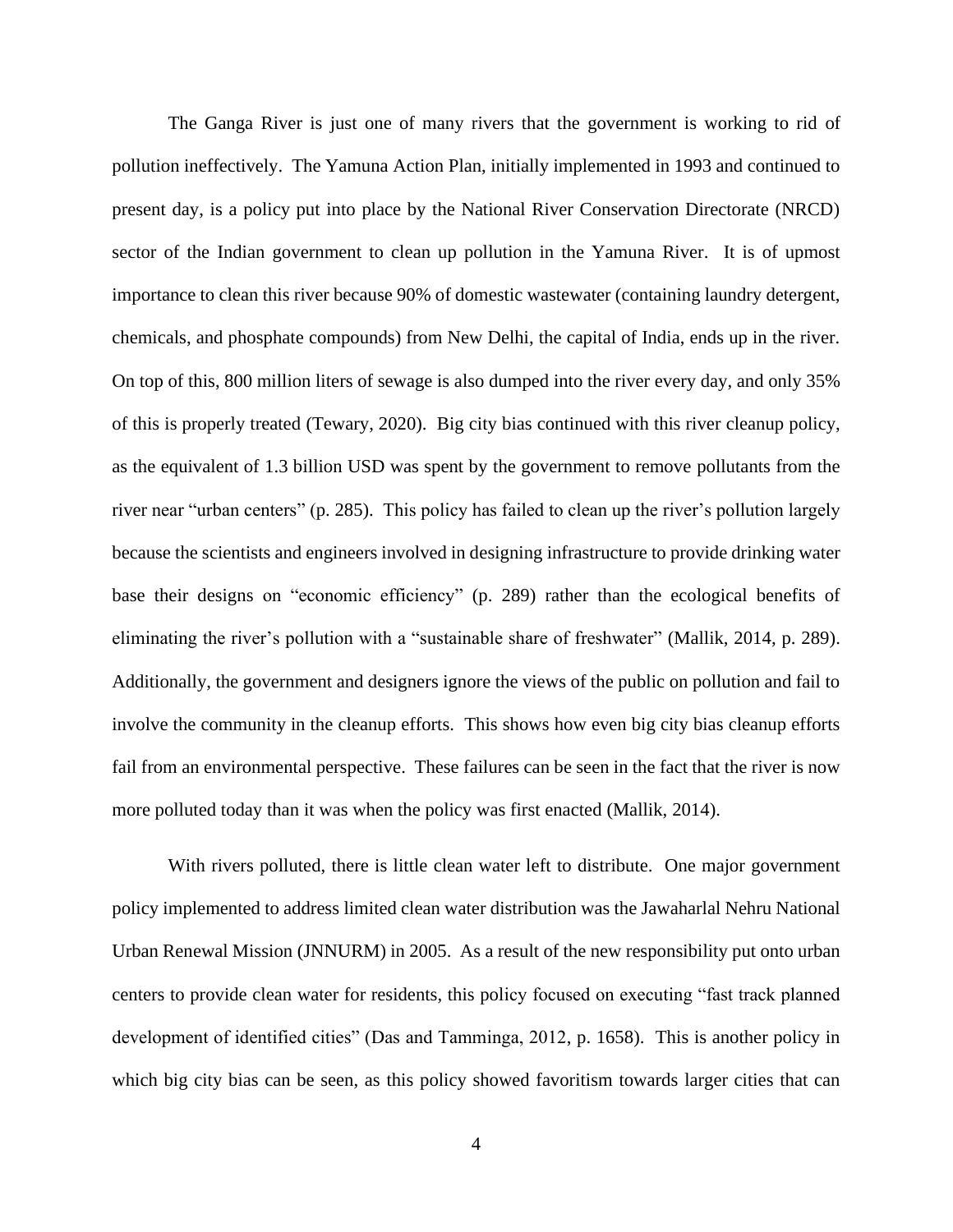provide city project development plans to qualify for funding to build up water treatment infrastructure. As a result, spending for "urban poor" (Kumar, 2015, p. 280) areas to develop water supply and drainage systems has declined over the years, which provides another incentive to implement more effective centralized policy that balances the water needs of both city and rural areas.

In an ideal world, the precious resource that is clean water would be rationed so that all residents have access to it. With the rivers polluted, the building of dams by urban areas to bring water to cities is an example of how improper water distribution is creating a big city bias that further encourages improper usage of such a valuable resource. This can be seen in the fact that overly centralized planning has led to the creation of "large dams" and "river diversion" without considering the ethical utility and conservation of this resource, following a "humans first" (p. 287) approach. This is because the country favored "large-scale industrialization" through "huge capital investments" (Mallik, 2014, p. 287) as part of the JNNURM.

One example of using dams to provide clean water to only more urban areas is the conflict of the Kengre stream and the town of Sirsi (located in the Karnataka region of India). Sirsi grew rapidly from a small town, leading to a greater demand for water from residents. In response, the local government proposed the construction of a dam on the Kengre stream in 2002 to meet this water demand (Society for Promoting Participative Eco-system Management (SOPPECOM), n.d.). The Save the Narmada movement is an ongoing effort to stop proposed dam development in the Narmada River Valley that began in the early 1980s. In both cases, local farmers were/are upset that water was being taken away from them to help more urban, developed areas. Farmers in both cases argue(d) that damming the stream/valley would lead to dire environmental and social impacts that would cause great damage to the lifestyles of locals in the area.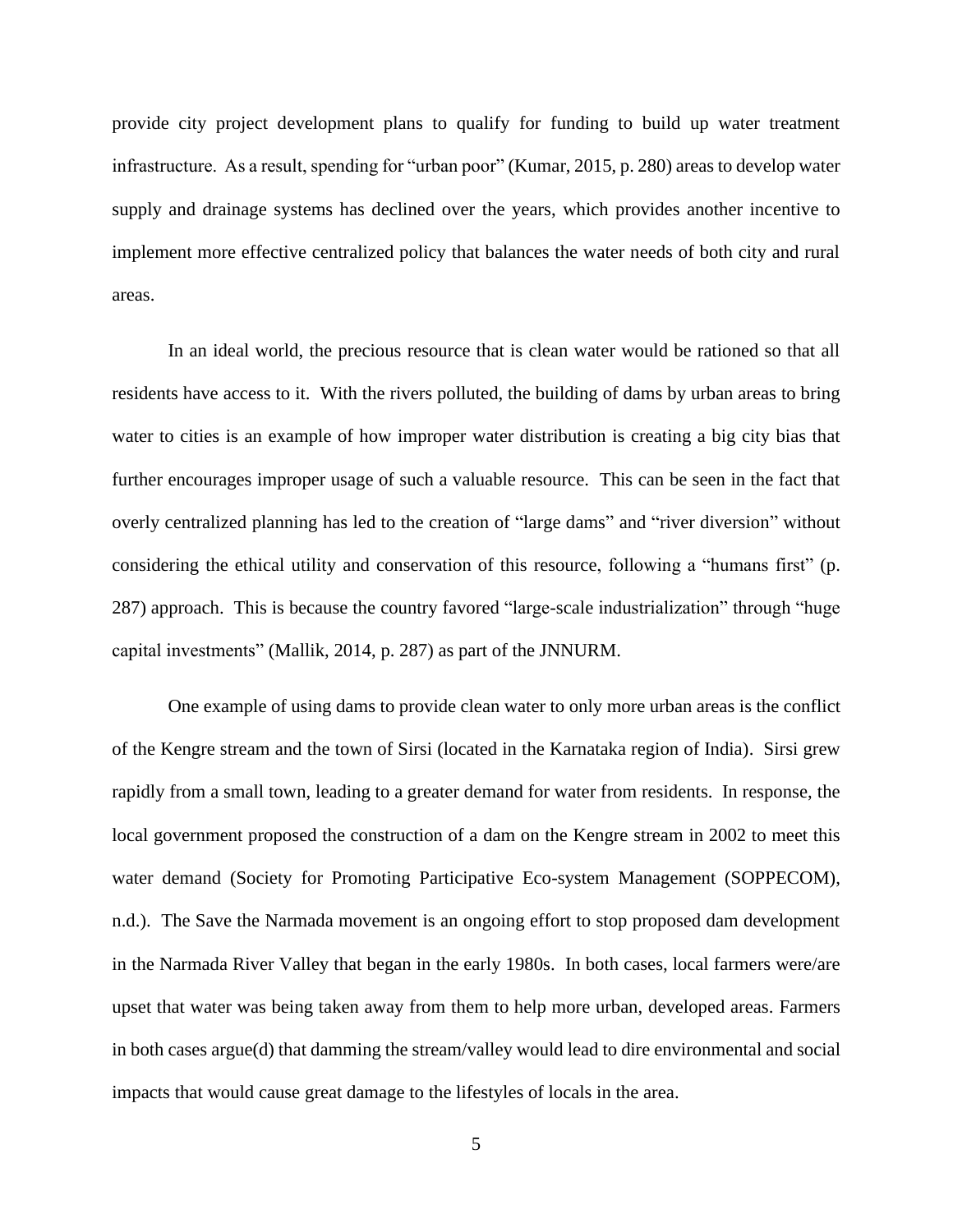#### **Documenting Social Movements and Motivations**

As a result of poor water resource management and conservation through pollution cleanup efforts and dam placement, there have been many efforts by citizens to protest this and appeal to the government to end it. These efforts range from large scale social movements involving now famous social activists to small protests and rallies. No matter the size of these cries for change, they bring attention to the fact that India's progress towards modernization that it seems to favor will never come until clean water is provided to all residents. All these efforts seem to have similar motivations and repertoires to preserve the culture and health of citizens, along with the environment of the country.

The Save Ganga Movement, founded in 1998 by social activist Rama Rauta, is an ongoing social movement that seeks to stop the dumping of toxic wastes into the holy Ganga River and to persuade the government to remove the waste from the river water (Rauta, 2020a). The movement has brought together citizens, Hindu monks, spiritual leaders, journalists, social activists, and even Prime Minister Narendra Modi to tell the government to rejuvenate the river water (Agoramoorthy, 2014). The website that documents the thoughts of the movement's proponents highlight that they are motivated to clean up the water to bring back its "bactericidal, health promoting, and non-putrefying" (para. 2) properties, showing that they are concerned about the health of residents. This movement also seeks to prolong the Gandhian culture of nonviolence and truth, as the source shows that cleaning the river would be one step towards an idyllic, ethical world. This means that cleaning up the river is one way to stop the modernization-focused development of India and to begin treating the environment "as our friend" (Rauta, 2020b, para. 30), an aspect of Gandhian culture. Accordingly, the opponents to river pollution emphasize that continued waste dumping will cause damage to nearby flora and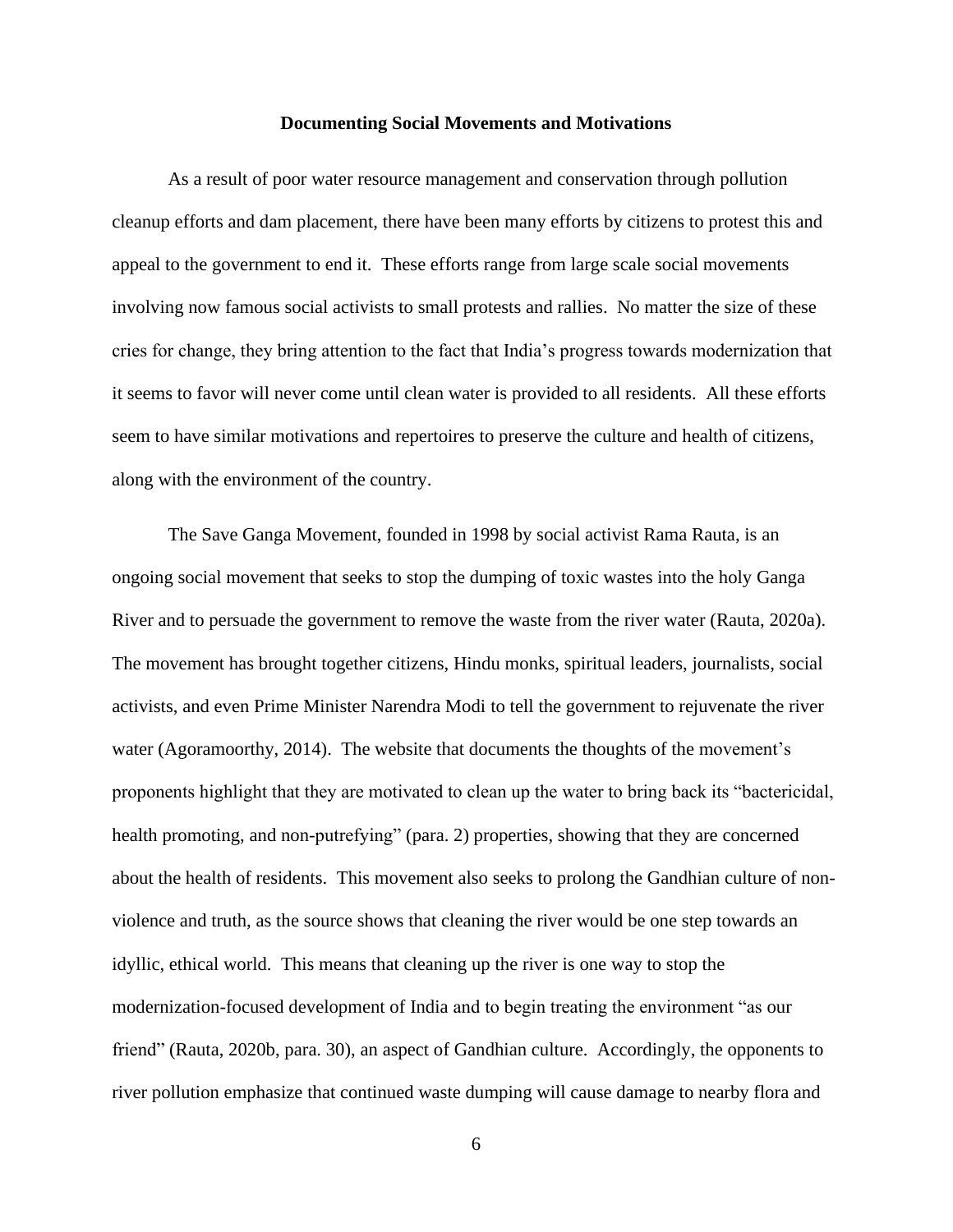fauna, which is an aspect of the river pollution that they are teaching to the public through learning workshops and various rallies (Rauta, 2020a). In terms of motivation to preserve the religious value of the river, cleaning the river that stands for every one of the country's rivers (*National Women's Organisation, Pune* 2020) is a way to live a religious life, according to Gandhi. The protestors spotlight the holiness of the river through yatras, or long walks alongside it, that invite participation from the public.

While the Yamuna River may not be as religiously prominent as the great Ganga River, there have still been several small community initiatives to help clean up the pollution in the river when citizens believe that the government is not doing enough. Local students, activists, and citizens near Agra, Hyderabad, and Delhi formed the Yamuna Foundation for Blue Water, a group effort to pick up trash and other contaminants that have accumulated on watersheds. Similarly, the Maa Shri Yamuna Seva Samiti (which means "Friends of Yamuna") collects waste that has been dumped on the riverbanks before it goes into the water. Like those of the Save Ganga Movement, these activists are motivated to clean up the river to protect the health of the 57 million people that rely on the river's water. The Yamuna River also has great significance in Hinduism, as it is worshipped as "Goddess Yamuna" (para. 2), daughter of the Sun and sister of the "God of Death" (para. 2) in Hindu mythology. Because of its connection with death, it is common for people to bathe in its waters to rid their sins and to perform the "last rites of the dead" (para. 2), so it makes sense that reformers for a cleaner river would want to preserve its water to carry on these religious rituals. There is also the ecological argument that the river helps create the alluvial Yamuna in the Indo-Gangetic plain (Tewary, 2020), a large region of fertile land where many crops like wheat and rice are grown (Srivastava et al., 2014). If the river is not cleaned up soon, heavy metals and other toxins will continue to adulterate crops grown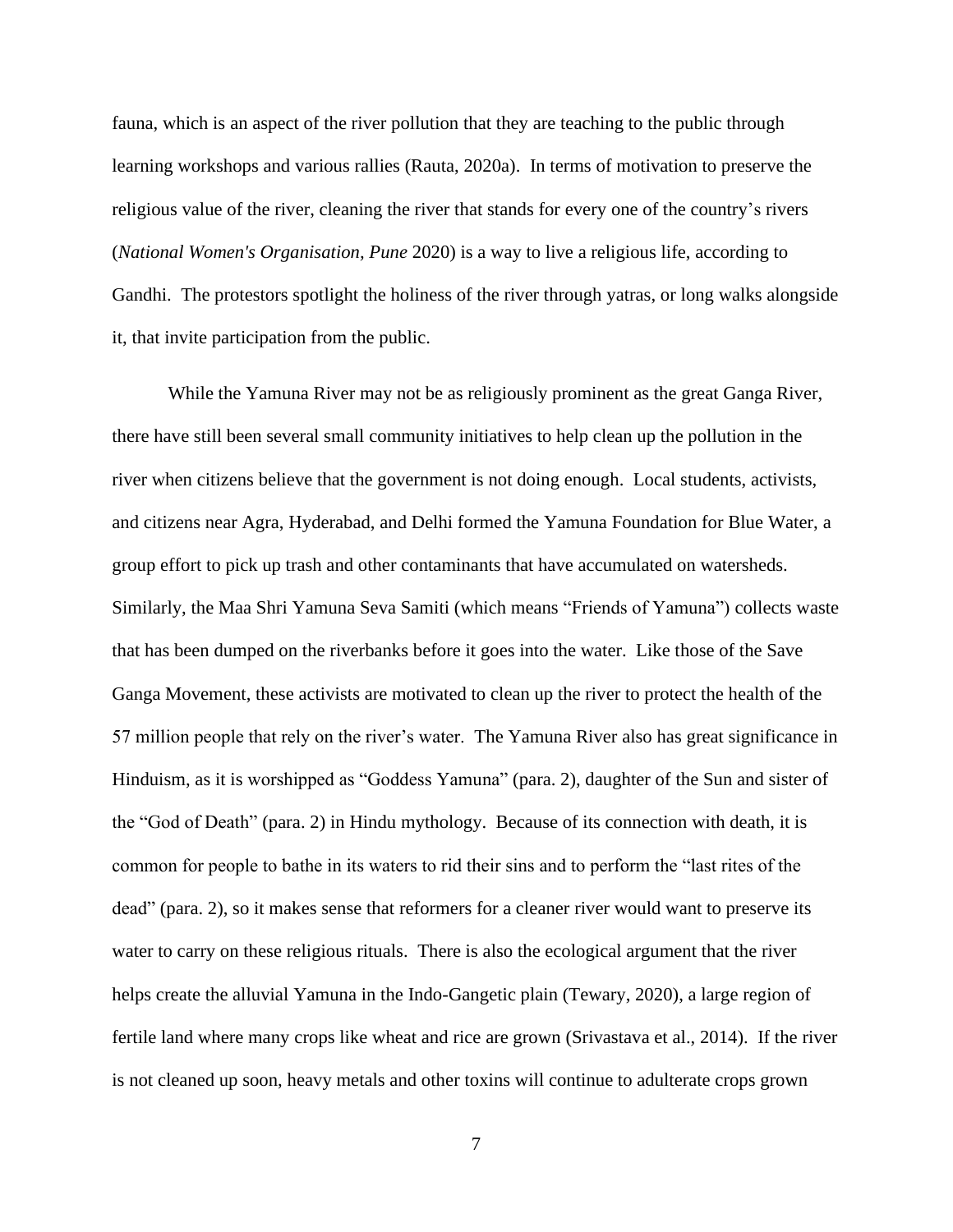nearby, causing damage to the vital body organs and to the blood of those that consume them (Tewary, 2020). Thus, the peaceful choices of the protesters of Yamuna River pollution reflect the calm and religiously motivated ideology that the citizens' efforts encompass. These efforts preserve the river's culturally rich qualities, making them similar to the efforts of the Save Ganga movement.

Related to the Sirsi dam development conflict, the Kengrehalla Rejuvenation Movement brought together farmers that almost were deprived of water by local dam proposals. Like the Save Ganga movement, the efforts of the dissidents of a Kengre stream dam were motivated to preserve the culture and lifestyle of a local group of people. The Sheeliga tribe built a great number of check dams, manmade farming dams constructed of simple materials like stone to direct water towards crops. The activists argued that the building of a large municipal dam on the Kengre stream would destroy the "native wisdom" (p. 78) of this tribe, as the initial plans to develop the dam had destroyed these check dams and forced an interruption in the lifestyle of the tribe. Cultivation was halted as a result, and women were forced to collect water from different sources for household needs. Arguments between the lower farming class of citizens and the middle class "urban dwellers" (p. 75) broke out, as those living in cities saw the efforts of the farmers as a way to take away "their right over drinking water" (p. 75). Building the dam would create an even greater class divide, as farmers would have less water to grow the products that they bring to city markets. This leads to the last major motivation of these farmers and tribal members, the ecological thought that obtaining water directly from the dammed stream would be bad for resource conservation. Therefore, they proposed "water harvesting structures" (p. 78) and storage tanks to help provide water to urban areas. Once these structures were built, the dam project's initial location was shifted back to the Aghanashini River, a better location that would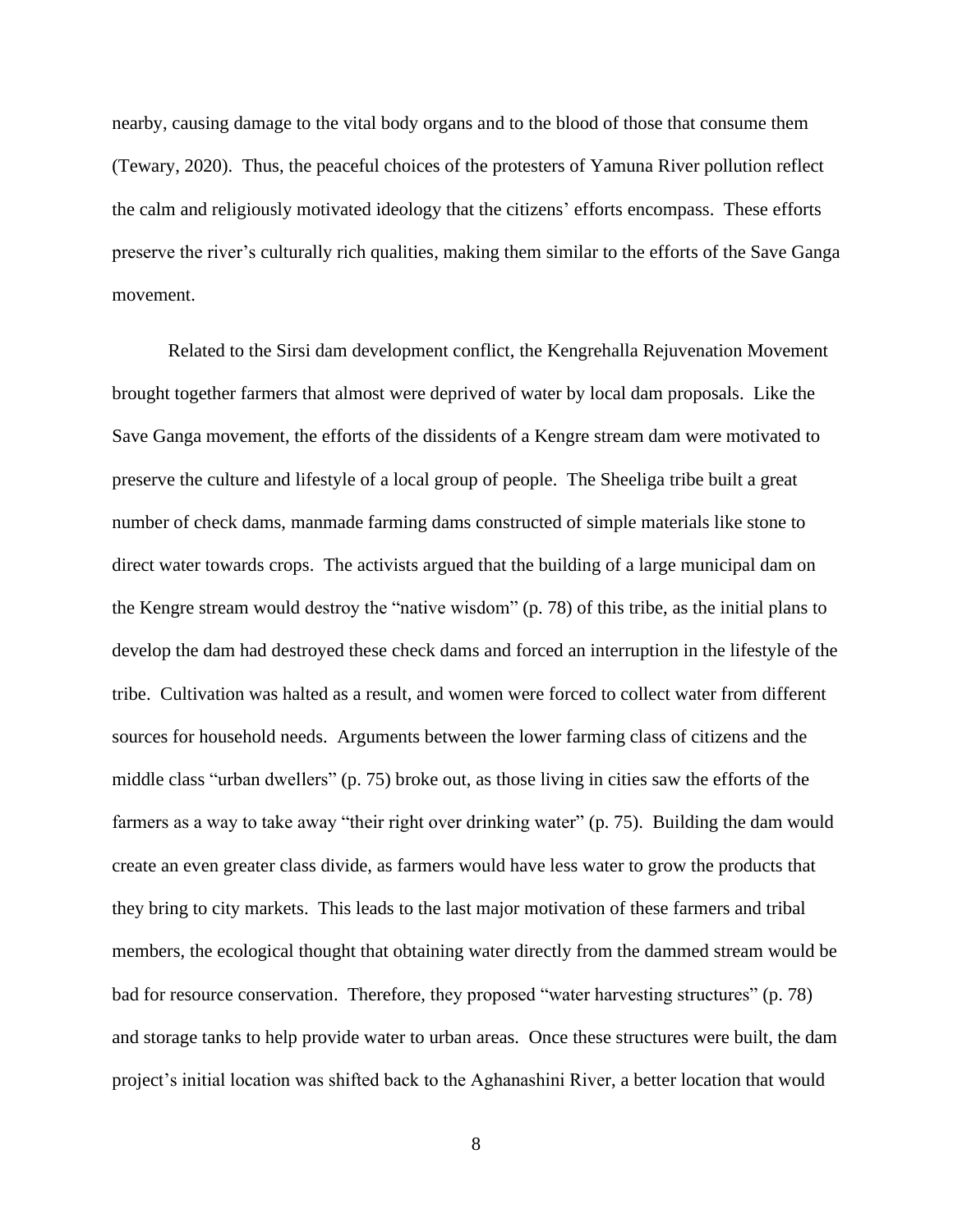stop the breaking of check dams and deprivation of water for Sheeliga tribe farmers. Unfortunately, farmers in the village of Baleghar along the Aghanashini River suffered interruptions to their lifestyles as a result of this dam, which these farmers opposed (Society for Promoting Participative Eco-system Management (SOPPECOM), n.d.). This social movement's efforts and outcomes demonstrate that the meanings of the protestors living near the Kengre stream to help preserve the culture of the Sheeliga tribe were shaped by the capacity of the movement to influence upper class citizens in urban areas and the environmentally friendly ideology of the movement. This lack of influence is ultimately why the farmers in the village of Baleghar failed to get the dam built on the Kengre stream.

The Save the Narmada Movement is an ongoing effort related to stopping the careless development of dams, similar to the Kengrehalla Rejuvenation Movement. Like all of the other movements mentioned above, the advocates of this movement framed their cause as an environmental movement. It has already been noted that these dams cause forests floods and destroy the habitats of rare species that are local to the area. Like the Kengrehalla Rejuvenation Movement, the opponents to the dam development argue that building large dams to pull excessive amounts of water from rivers is not a good way to conserve such a priceless resource. Instead, improvements to water conservation and distribution should be implemented, including dry farming technologies, smaller dams that cause less flooding, watershed development, and lift (or pump powered) irrigation. Just as with the Kengrehalla Rejuvenation Movement, there is also the social argument used by the protesters that the dam development would destroy the lifestyles of a large group of people that would be evicted from their homes, including farmers, fishermen, laborers, and others that work and sell their products in the area (Right Livelihood, 2021). The Narmada River Valley also holds religious significance, just like the Yamuna and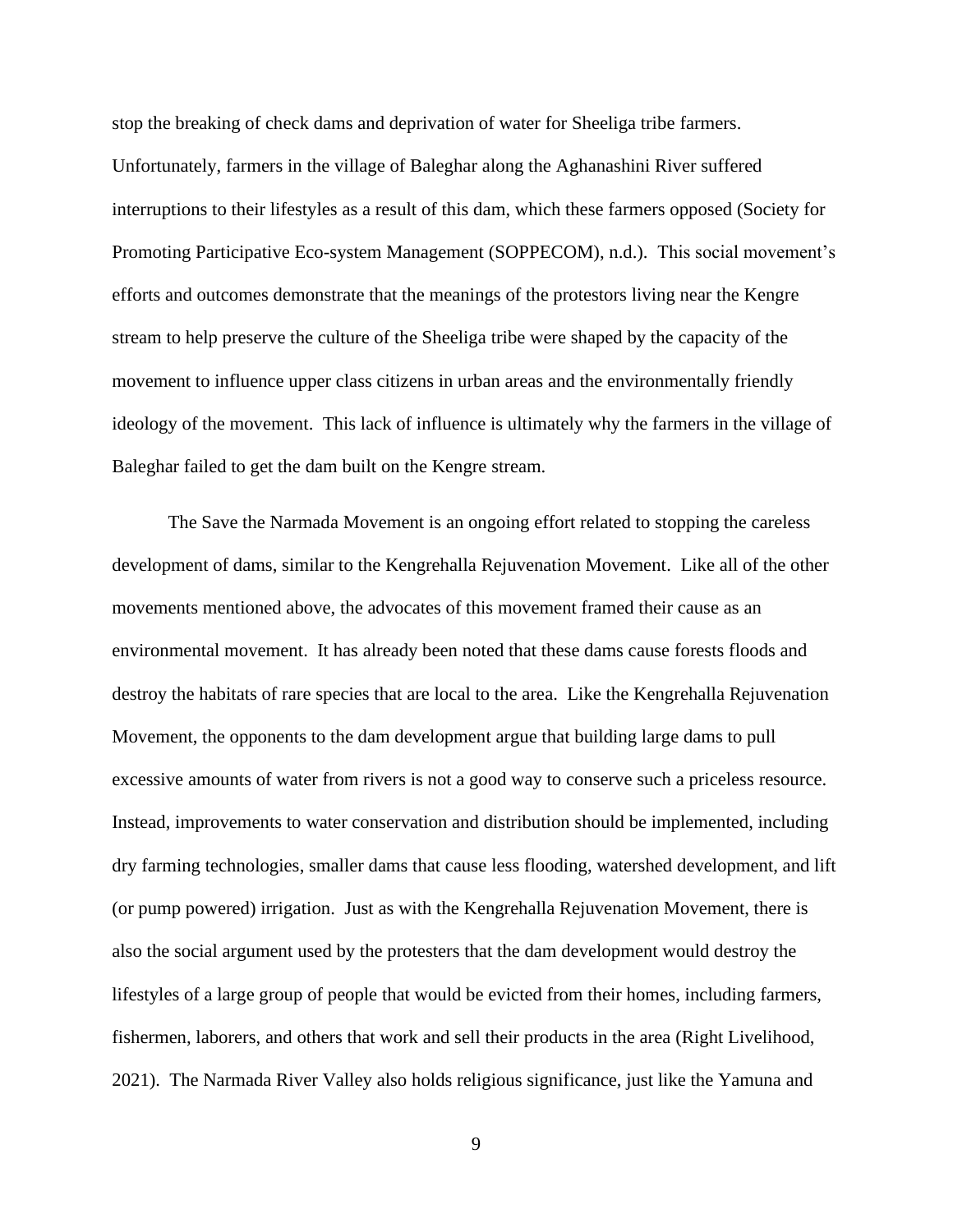Ganga Rivers. One study argues that the movement can be seen as one that seeks to preserve the Gandhian cultural idea of seeking truths about the world by preserving the environment. With these motivations in mind, it makes sense that the protesters have used a wide variety of strategies, ranging from marches and passing out pamphlets to *jal samarpan* (sacrificial drowning in the rising waters of the dams) and *amaran anshan* (fasting to death) (Chowdhury, 2013). Clearly, this movement has a lot of public support and uses many strategies to reach the end goal of stopping dam development as a result of its large scale capacity that has garnered international awareness.

## **Discussion of Insights**

Clearly, the protestors involved in the social movements presented here involve many similar motivations for their efforts. In this sense, the only things that definitively sets these social movements apart are the differences in media coverage, success, and global awareness of them. For example, the Kengrehalla Rejuvenation Movement was more successful than the Save the Narmada Movement because the government met the protestors' demands and moved the dam construction. According to Chowdhury's analysis, the Save the Narmada movement has not been fully successful because its repertoires are "extreme" and "militant" and represent "the cultural genocide" (p. 404) of the dam development, causing the government to respond less compared to other social movements. However, these extreme repertoires helped the movement garner national and global attention through increased media coverage, making the Save the Narmada movement more publicly known compared to other social movements (Chowdhury, 2013). This shows that different social movements can both use "strategic" and "expressive" (p. 404) repertoires, but different forms of getting their messages across. Therefore, there are many more differences and similarities between the social movements presented here outside of their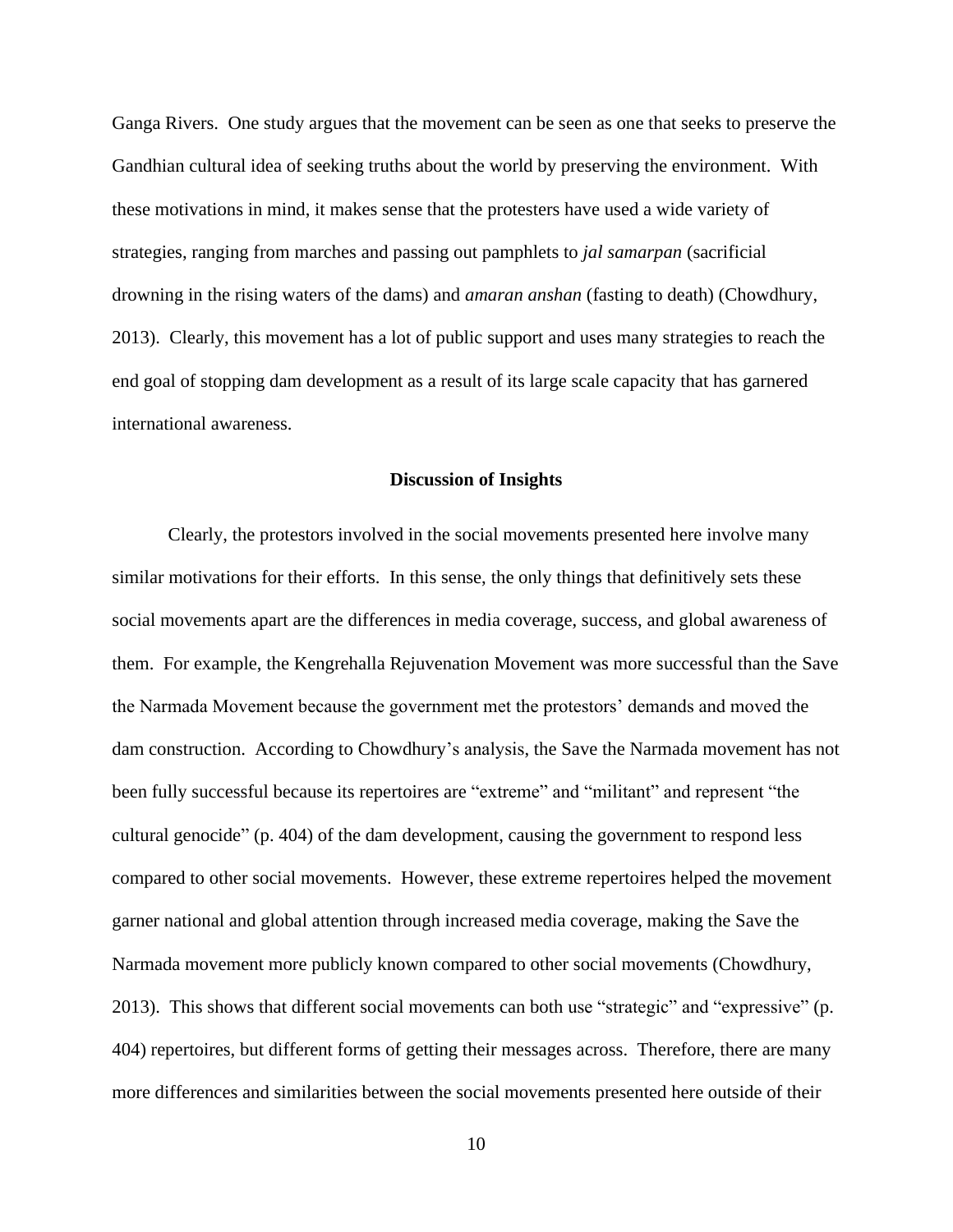motivations and frameworks, including different cultural contexts, successes, resources, locations, worldwide coverages, and government responses. This is an area into which this research could be expanded.

The information about subpar water treatment and distribution strategies presented in this analysis shows how poor resource and environmental management has destroyed the country's progress towards development and equality. Direct pollution dumping in the rivers and other waterways is one way to look at this lack of development, but another significant cause of this lack of development is poor sanitation practices in India. One study further investigates this aspect of poor sanitation on the country and how it contributes to environmental threats. The poorest people in the country are 47 times more likely than the richest people to practice open defecation in public areas. Stormwater and untreated wastewater often mix into the drinking water supply due to lack of sufficient separation. Poor sanitation alone costs the country 2.44 trillion rupees (54 billion USD) every year. This is due to lack of worker availability from premature mortality due to water borne diseases, health care costs, and implementation of household drinking water treatment units where municipal water is not available for things like toilets and showers (Vedachalam and Riha, 2015). This shows that the topic of lack of development in India can be explored from many perspectives that cannot be touched on in this analysis.

 A notable impact of the poor water and sanitation management in the country not mentioned above is that it encourages social limitations. Ethical issues of forced gender roles and sexism have become prominent. For houses that don't have immediate access to water through pipes, women are forced to collect water for their families 81% of the time. Girls are 4 times more likely than boys to be made responsible for collecting water for their families. There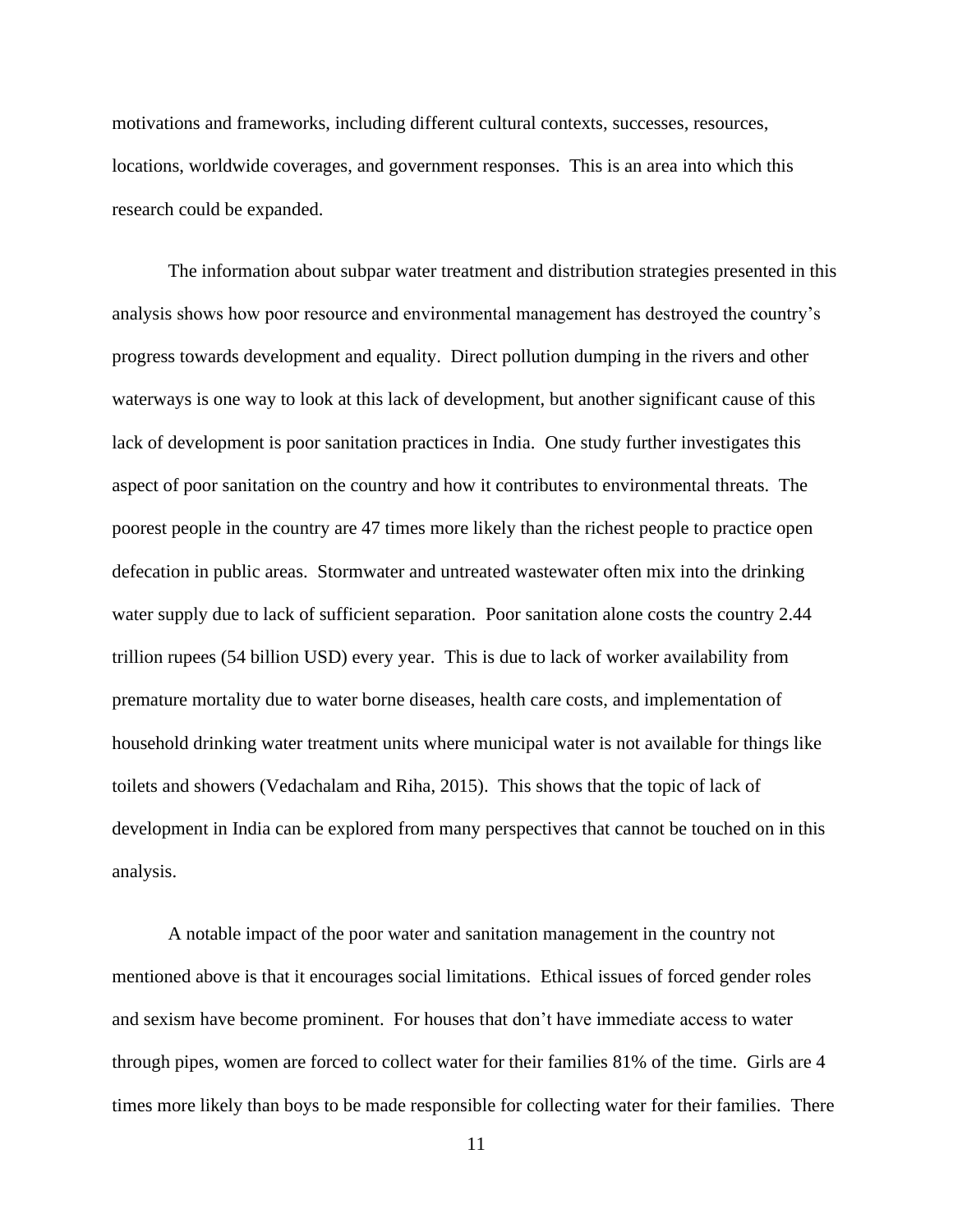is also silent encouragement of the caste system, as poorer workers in the country are often tasked with "manual scavenging" (p. 120) for sewage, a task that has been given to members of the lowest caste. Therefore, India needs to develop physically by building water treatment infrastructure before being able to develop socially and eliminate these aspects from its society (Vedachalam and Riha, 2015).

 One concept concerning why opposition fails to block counterintuitive policy enacted by the government to implement dams or clean up rivers is "Boomerang" (p. 231) policy. For example, the Sankat Mochan Foundation (SMF) opposes polluting the Ganga River (throwing the boomerang). The effectiveness of organizations like this in opposing something greatly depends on the organization's connections with "domestic and transnational actors" (p. 231) that help them network with international authorities to make the their demands well known around the world. The international exposure of the organization's demands throws large scale opposition (the boomerang) back at the offending government that doesn't meet these demands. Not every organization is able to garner this kind of worldwide attention, and those that do have proven to have more resources, significant connections to international influencers, and charismatic leaders (Schiff, 2014). Therefore, the reasons why the Save the Narmada Movement or the cleanup of the Ganga River continue to this day go beyond the lack of education about environmental issues. There is an aspect of international awareness of these issues that contributes to whether movements or cleanup efforts are successful.

### **Conclusion**

 Through this analysis, we can see that the phrase "lack of clean water" barely scratches the surface in explaining the poor water conservation and usage that is common in India. Until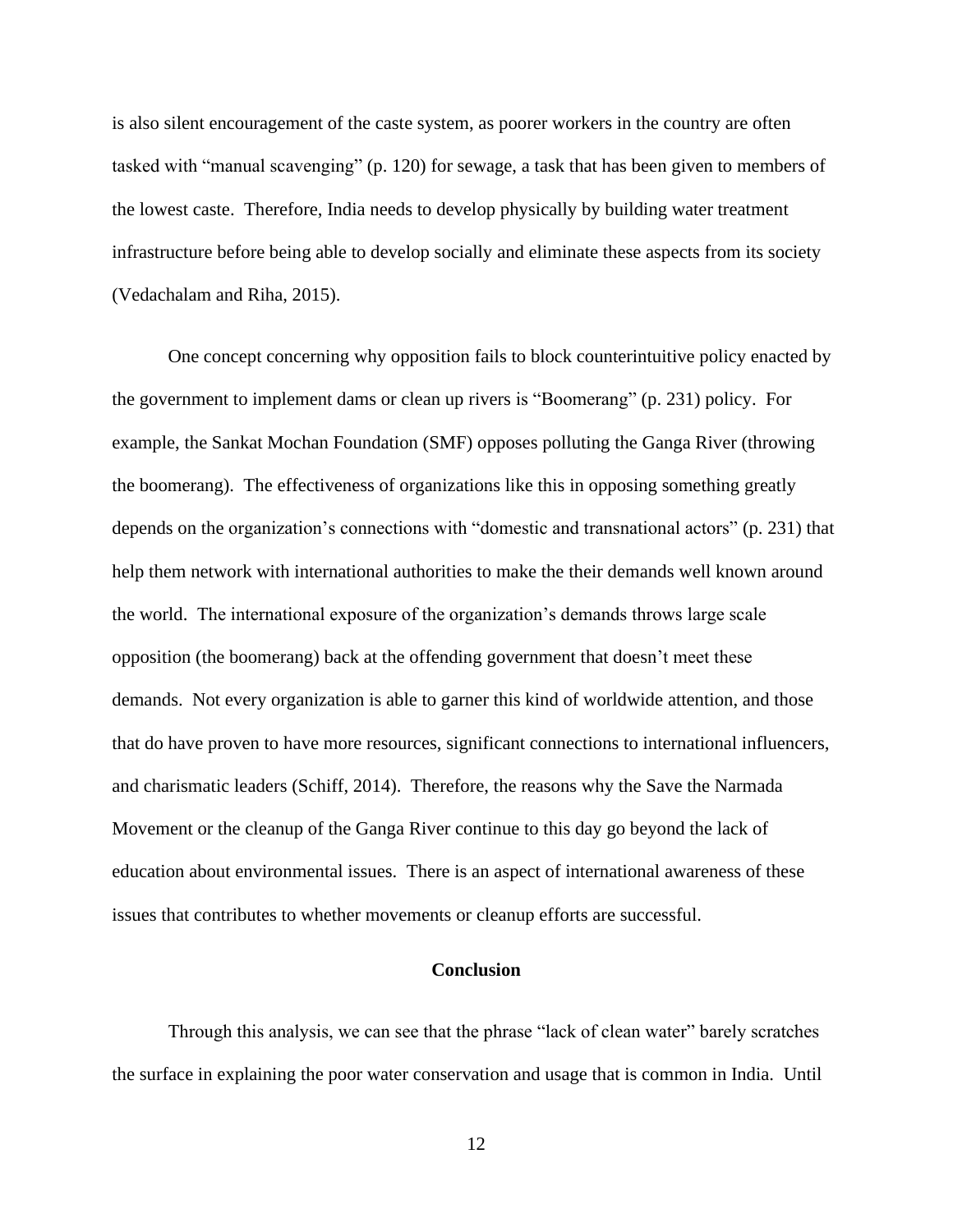rivers are cleaned and the government listens to the needs of citizens more when proposing dam designs and pollution cleanup plans, the lifestyles, cultures, and health of citizens will continue to suffer. The current analysis and all others out there concerning this poor water management in India simultaneously highlight how much the country tries to manage this resource well and the many obstacles that make it difficult to do so.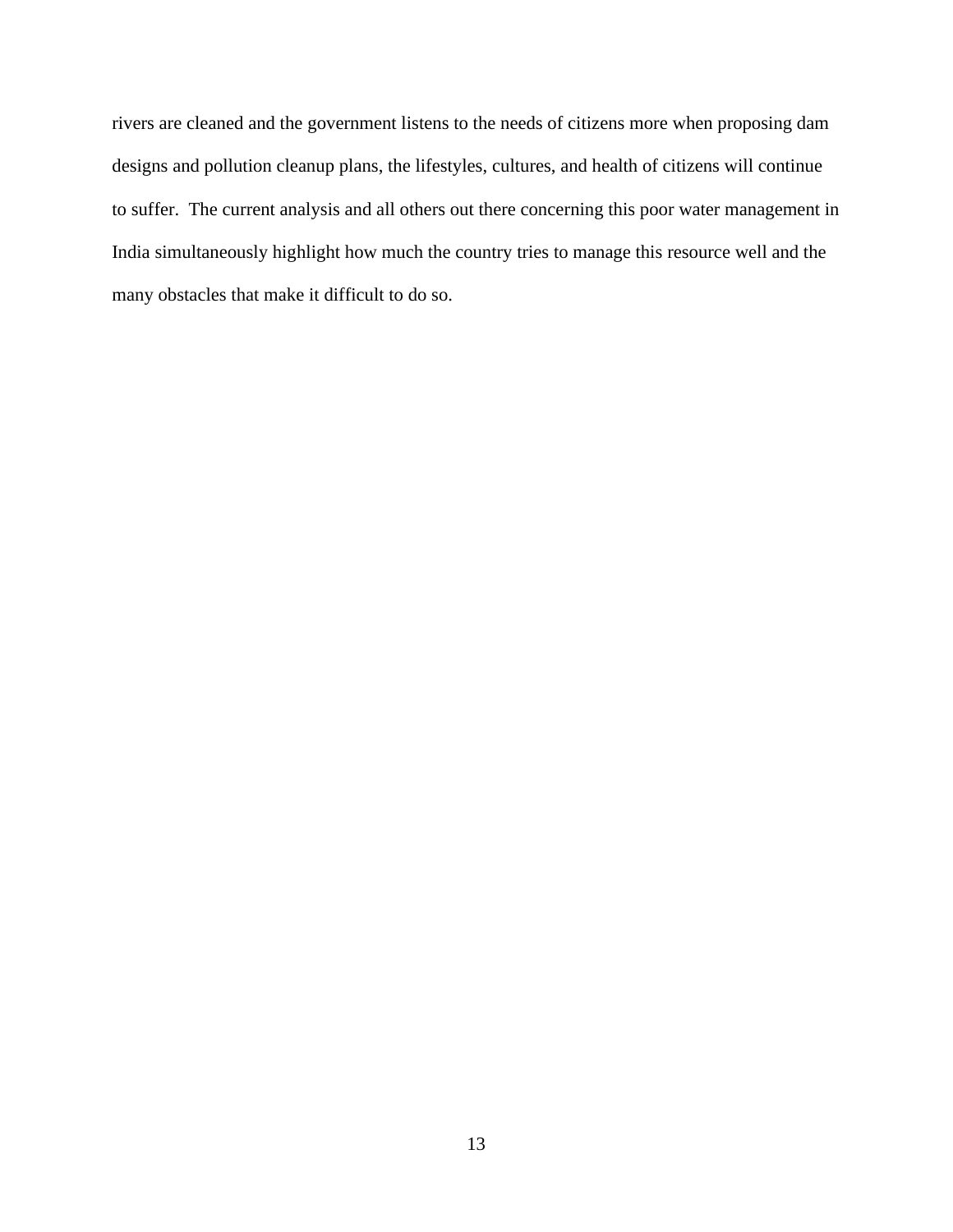# **References**

- Agoramoorthy, G. (2014). Sacred Rivers: Their Spiritual Significance in Hindu Religion. *Journal of Religion and Health*, *54*(3), 1080–1090. [https://doi.org/10.1007/s10943-014-](https://doi.org/10.1007/s10943-014-9934-z) [9934-z.](https://doi.org/10.1007/s10943-014-9934-z)
- Chowdhury, A. R. (2013). 'Repertoires of Contention' in Movements Against Hydropower Projects in India. *Social Movement Studies*, *13*(3), 399–405. [https://doi.org/10.1080/14742837.2013.830564.](https://doi.org/10.1080/14742837.2013.830564)
- Das, P., & Tamminga, K. R. (2012). The Ganges and the GAP: An Assessment of Efforts to Clean a Sacred River. *Sustainability*, *4*(8), 1647–1668[.](https://doi.org/10.3390/su4081647) [https://doi.org/10.3390/su4081647.](https://doi.org/10.3390/su4081647)
- Kumar, A. (2015). Indian Urban Households' Access to Basic Amenities: Deprivations, Disparities and Determinants. *Margin: The Journal of Applied Economic Research*, *9*(3), 278–305. [https://doi.org/10.1177/0973801015579754.](https://doi.org/10.1177/0973801015579754)
- Mallik, B. (2014). Science, Philosophy, and Policy on the Yamuna River of India. *Environmental Ethics*, *36*(3), 283–301. [https://doi.org/10.5840/enviroethics201436330.](https://doi.org/10.5840/enviroethics201436330)
- National River Conservation Directorate. (n.d.). *National River Coservation Plan (NRCP)*. Retrieved March 3, 2022, fro[m](https://nrcd.nic.in/#:~:text=The%20National%20River%20Conservation%20Directorate,lakes%20and%20wetlands%20in%20the) [https://nrcd.nic.in/#:~:text=The%20National%20River%20Conservation%20Directorate,l](https://nrcd.nic.in/#:~:text=The%20National%20River%20Conservation%20Directorate,lakes%20and%20wetlands%20in%20the) [akes%20and%20wetlands%20in%20the.](https://nrcd.nic.in/#:~:text=The%20National%20River%20Conservation%20Directorate,lakes%20and%20wetlands%20in%20the)
- *National Women's Organisation, Pune*. About Us. (2020). Retrieved March 4, 2022, from [https://savegangamovement.org/s-details/7.](https://savegangamovement.org/s-details/7)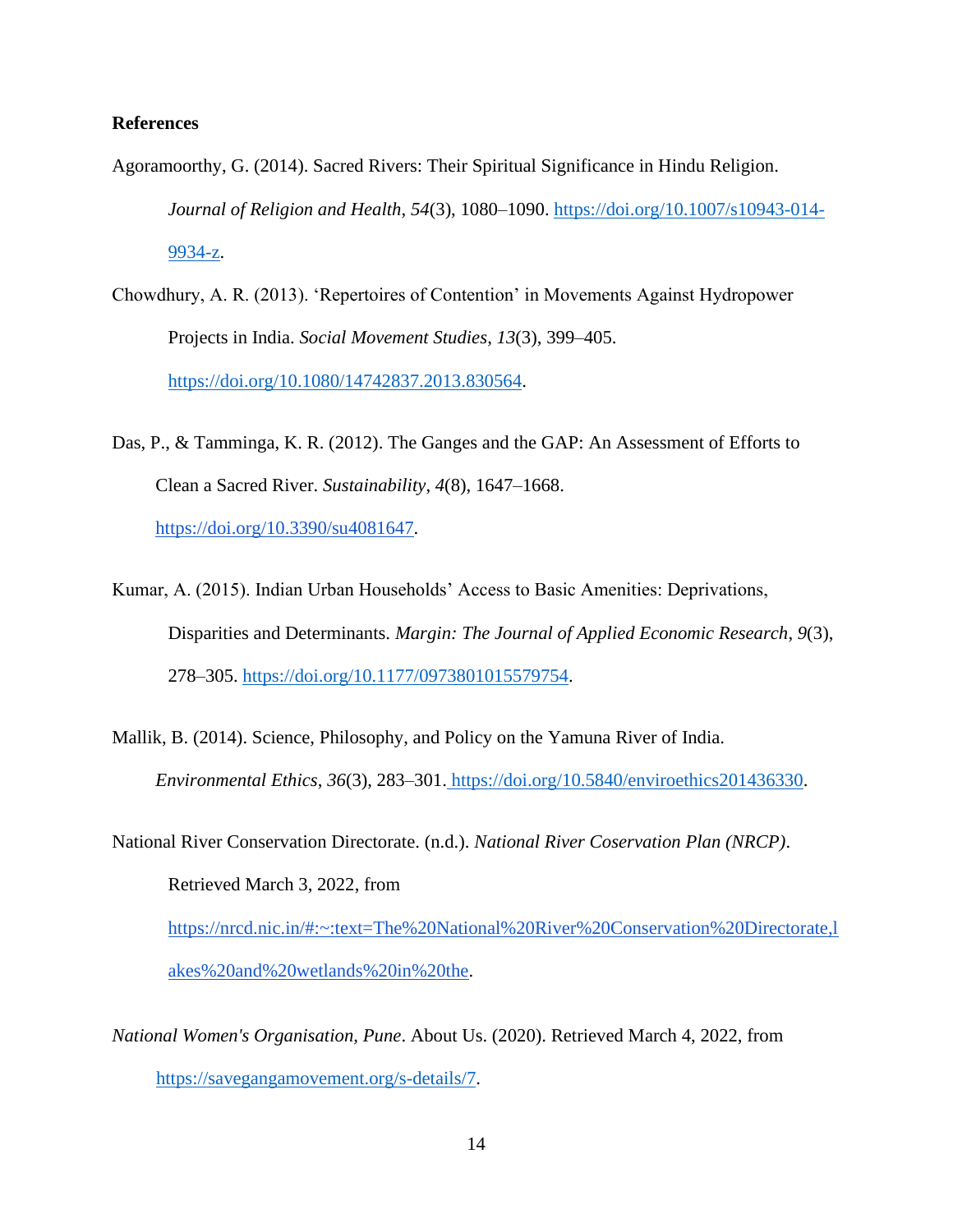- Rauta, R. (2020a). *A Gandhian non-violent movement for a non-violent culture of development*. Save Ganga Movement. Retrieved March 4, 2022, from [https://savegangamovement.org/s-details/6.](https://savegangamovement.org/s-details/6)
- Rauta, R. (2020b). *Save Ganga Movement*. What we must do to save the Ganga. Retrieved March 4, 2022, from [https://savegangamovement.org/s-details/8.](https://savegangamovement.org/s-details/8)
- Right Livelihood. (2021, August 10). *Medha Patkar, Baba Amte and Narmada Bachao Andolan*. Retrieved October 31, 2021, from [https://rightlivelihood.org/the-change-makers/find-a](https://rightlivelihood.org/the-change-makers/find-a-laureate/medha-patkar-and-baba-amte-narmada-bachao-andolan/)[laureate/medha-patkar-and-baba-amte-narmada-bachao-andolan/.](https://rightlivelihood.org/the-change-makers/find-a-laureate/medha-patkar-and-baba-amte-narmada-bachao-andolan/)
- Schiff, J. S. (2014). Silencing the Opposition: The State v. Civil Society in India's Ganges River Basin. International Studies Perspectives, 15(2), 229–242[.](https://doi.org/10.1111/insp.12039)

[https://doi.org/10.1111/insp.12039.](https://doi.org/10.1111/insp.12039)

Society for Promoting Participative Eco-system Management (SOPPECOM). (n.d.). *Study of Social Movements on Water in India*. Retrieved March 4, 2022, fro[m](https://www.soppecom.org/pdf/report-study-of-social-movements-on-water-in-India.pdf) [https://www.soppecom.org/pdf/report-study-of-social-movements-on-water-in-India.pdf.](https://www.soppecom.org/pdf/report-study-of-social-movements-on-water-in-India.pdf)

- Srivastava, P., Pal, D. K., Aruche, K. M., Wani, S. P., & Sahrawat, K. L. (2014). Soils of the Indo-Gangetic Plains: A pedogenic response to landscape stability, climatic variability and anthropogenic activity during the Holocene. *Earth-Science Reviews*, *140*, 54–71. [https://doi.org/10.1016/j.earscirev.2014.10.010/.](https://doi.org/10.1016/j.earscirev.2014.10.010/)
- Tewary, P. (2020, July 22). *Yamuna River Pollution and Sustainable Solutions for the Future*. Sustainable Development Goals. Retrieved March 4, 2022, fro[m](https://earth5r.org/yamuna-river-pollution-sustainable-solutions-future/) [https://earth5r.org/yamuna-river-pollution-sustainable-solutions-future/.](https://earth5r.org/yamuna-river-pollution-sustainable-solutions-future/)